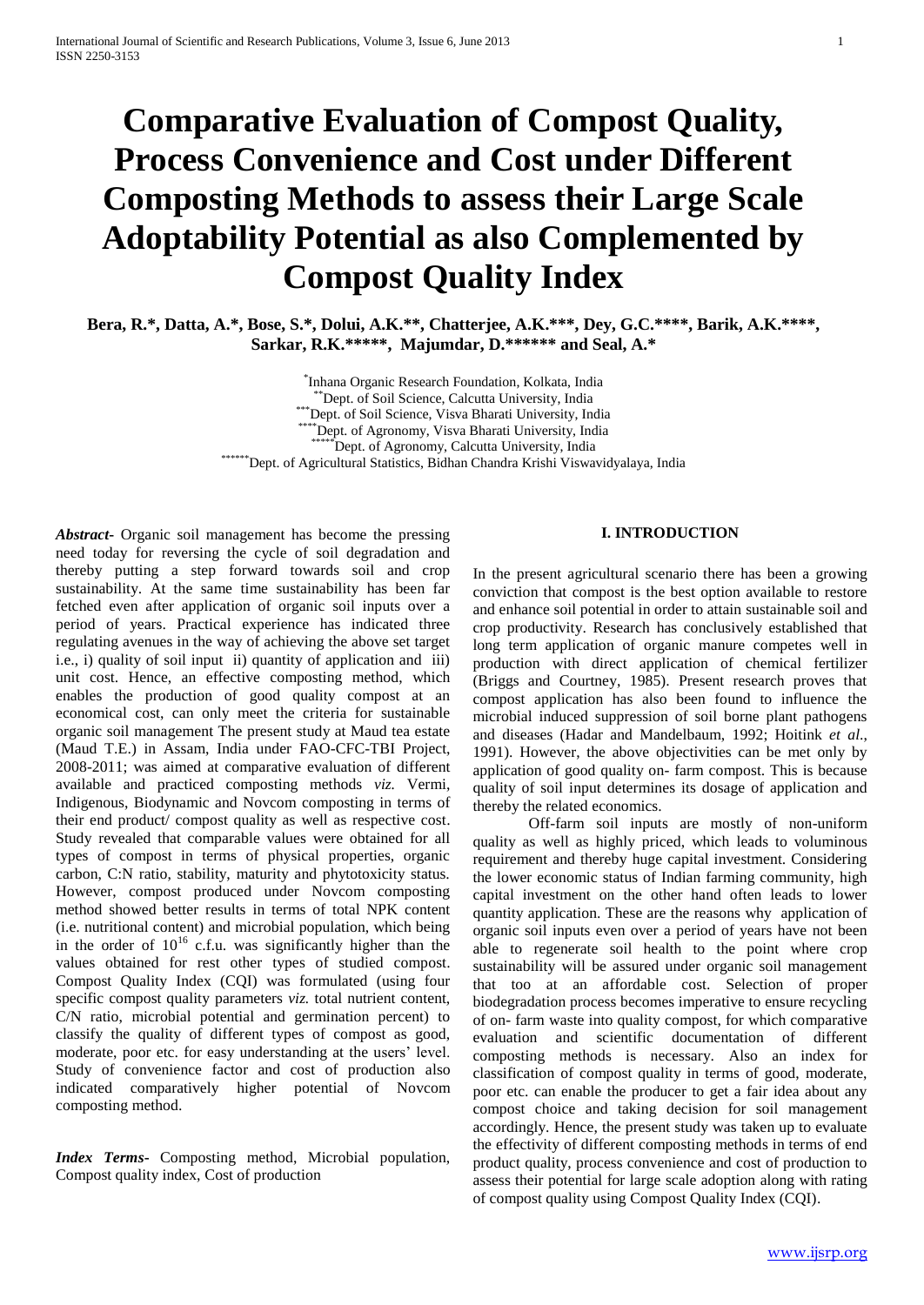# **II. METHODOLOGY**

On-farm available green matter comprising common garden weeds *viz. Mikania micrantha, Ageratum houstonianum, Axonopus compressus, Digitaria setigera Roth*, *Clerodendrum viscosum Vent*., *Scoparia dulcis Linn.*, *Paspalum longifolium Roxb* etc. were used for making four different types of compost *viz*. vermi compost, Indigenous compost or Farm Yard Manure (FYM), Biodynamic compost and Novcom compost; as per their standard processes (described below) at Maud tea estate in Dibrugarh, Assam (India). Vermicompost was produced within a period of 75 days, the biodegradation period for Indigenous and Biodynamic compost was 90 days while that for Novcom compost was 21 days. Twelve heaps were made for each type of compost.

#### **Vermi compost preparation at Maud T.E.**

*Raw materials used:* Common garden weeds *viz. Mikania micrantha*, *Ageratum houstonianum*, *Axonopus compressus, Digitaria setigera Roth* etc. and cow dung at 60 : 40 ratio was used for making compost.

*Earth worm:* 4000 – 4500 earth worms (*Esenia foetida*) were required for each layer comprising about 600 to 650 kg of raw materials.

*Vermi shed and Vermi compost pit :* A plastic shed with bamboo structure was made for protecting the vermi pit from direct sunlight as well as rainfall. A vermi compost pit was prepared measuring 15 ft. in length, 4 ft. in breadth and 4 ft. in height. Base of the pit was soled with bricks followed by a sand layer. At the top of sand bed, thick cow dung slurry was sprayed.

## *Preparation of Vermi Compost:*

At a selected upland chopped green matter and cow dung was stacked in a heap measuring 10 ft. in length, 6 ft. in breadth and 4 ft. in height. Proper watering was done, so that decomposition was initiated. This was kept for about 20 to 25 days and frequent watering was done till the materials were semi decomposed and temperature of the heap came down. Then the materials were ready for using in the vermi pit. The semi decomposed raw materials were transferred into the vermi pit and vermi was added layer wise in the specific quantity. Watering on regular basis was done to keep the vermi pit moist. The vermi compost was ready in 40 to 50 days time.

#### **Biodynamic compost preparation at Maud T.E.**

*Raw materials used:* Common garden weeds *viz. Mikania micrantha*, *Ageratum houstonianum*, *Axonopus compressus, Digitaria setigera Roth* etc. and cow dung at 70 : 30 ratio was used for making compost.

#### *Preparation of Biodynamic Compost:*

At first 2 kg Cow Pat Pit (CPP) was mixed with some water and kept for 4-6 hours. After that at least 30 ltr. of water was added to it and stirred well. A plain land facing east- west direction was chosen for better effectivity. After cleaning the land, the soil was moistened by spraying water on the surface. A 15 ft. long bamboo strip was placed in the middle of the land with the help of two bricks. Two 2 ft. long bamboo strips (lying across) were placed at every 2ft. interval on the main strip. Dry grasses were spread over the bamboo structure (up to 6 inches height) and watered to make it wet. A layer of cow dung (about 3 inches thick) was made next and water was sprayed on it. 2 ltr. CPP mixture was sprayed on the layer. The

processes of layering with grasses and cow dung were repeated until the height was raised up to 2 ft. Then a layer of fresh green matter was made over it (about 4 inches height) and 15 kg CaO was broadcasted on top of the layer. The process of layering with grass and cowdung was again repeated until the height of the heap reached to about 4 ft. The top layer of the heap was made of cow dung. 3 holes were made on the heap and some CPP mixture was poured in those holes. After that CPP mixture was used to moisten the heap. Concentrated cow dung slurry was prepared by mixing a certain amount of soil with cow dung and the entire heap was plastered by it.

## *Method for preparation of CPP :*

A structure 1.5 ft. in length x 1.5 ft. in breadth x 1 ft. in height was made using bricks and the inner wall was pasted with fresh cow dung. The bottom of the structure was not lined with bricks. The pit was filled with fresh firm cow dung, eggshells and basalt dust was inserted into the dung (for 20kg of manure 65gms crushed eggshells and 166gm basalt dust was used) and spaded for an hour, next jaggery solution (100gm jaggery and one liter water) was sprinkled over it. After gently patting the cow dung six holes, 2 inches deep were made in it, followed by incorporation of Biodynamic preparations (1gm each of 503- 506 and 1ml of 507). Fresh jute sack was placed over the pit to maintain moisture and to avoid excessive drying. The mixture was aerated once during a month with a garden fork. CPP gets ready in 60 days.

## **Indigenous compost (FYM) preparation at Maud T.E.**

*Raw materials used:* Common garden weeds *viz. Mikania micrantha*, *Ageratum houstonianum*, *Axonopus compressus, Digitaria setigera Roth* etc. and cow dung at 70 : 30 ratio was used for making compost.

## *Preparation of Indigenous compost:*

At a selected upland and flat area chopped green matter was spread to make a base layer measuring 15 ft. in length and 4 ft. wide. Green matter was chopped down to 1/2'' Size and placed evenly till 1 ft. followed by a layer of cow dung. The process was repeated till the heap reached a height of about 5 ft. The heap was covered with clay mud. The heap was demolished and upturned once the height reduced below 4 ft. and reconstructed to a height of about 5 ft. Compost was ready in 3 months time.

#### **Novcom compost preparation at Maud T.E.**

*Raw materials used:* Common garden weeds *viz. Mikania micrantha*, *Ageratum houstonianum*, *Axonopus compressus, Digitaria setigera Roth* etc. and cow dung at 80 : 20 ratio was used for making compost.

*Novcom solution:* Biologically activated and potentized extract of Doob grass (*Cynodon dactylon*), Bel (*Sida cordifolia L*) and common Basil (*Ocimum bascilicum*).

*Total requirement of Novcom solution:* Total 250 ml Novcom solution is required for 1 ton of raw materials (100 ml on day 1 followed by 75 ml each, on day 7 and day 14).

#### *Preparation of Novcom compost:*

**Day 1 :** At a selected upland and flat area chopped green matter was spread to make a base layer measuring 10 ft. in length, 5 ft. in breadth and 1 ft. in thickness. This layer was sprinkled thoroughly with diluted Novcom solution (5 ml/ ltr.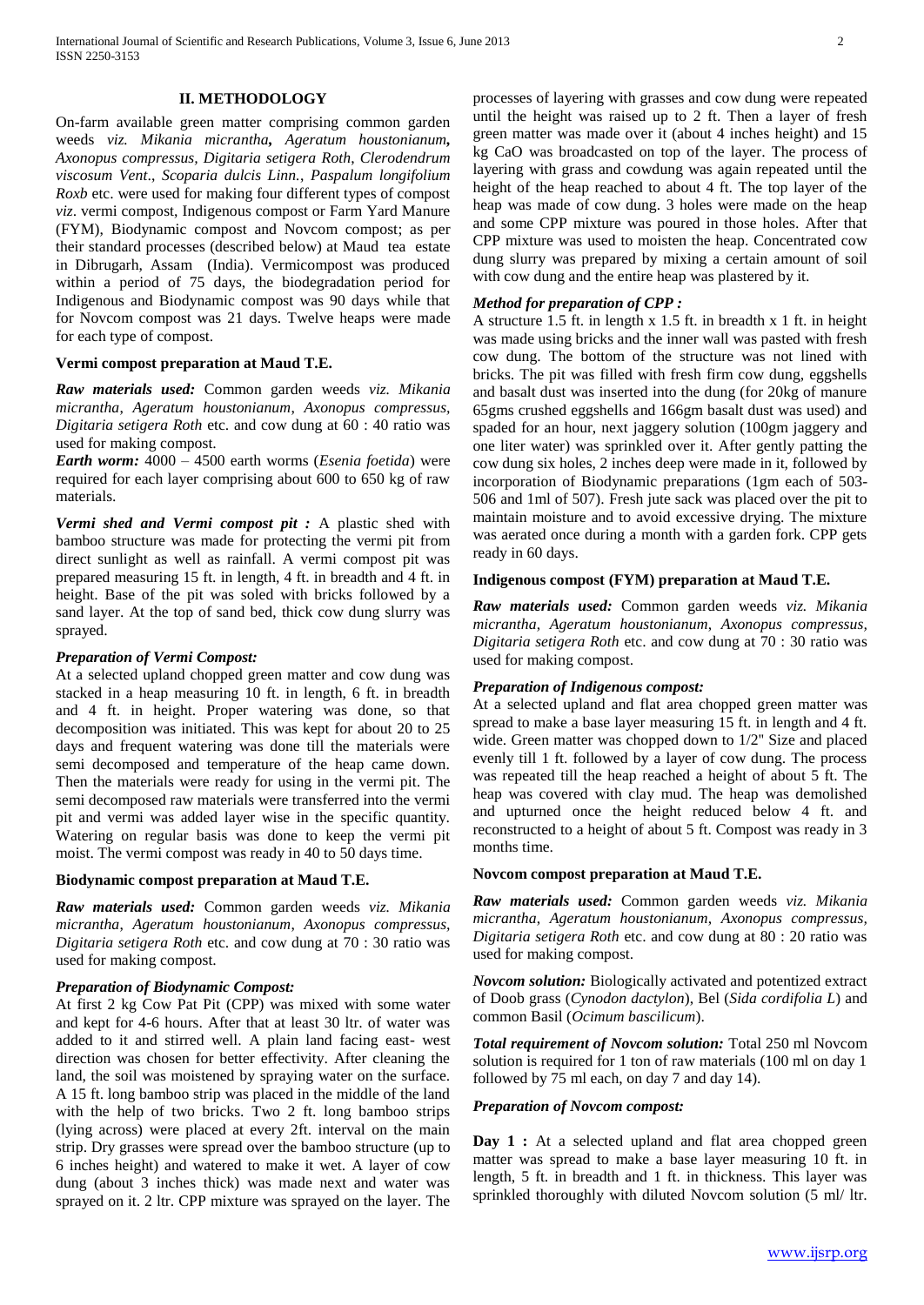of water) and over this layer, a layer of cow dung (3 inches in thickness) was made followed by a second layer of chopped green material, once again 1 ft. in thickness. The green matter layer was once again sprinkled with diluted Novcom solution (5 ml/ ltr. of water) and the process was continued till the total height reached to about 6 ft. After construction of each layer of green matter it was compressed downward from the top and inward from the sides for compactness.

**Day 7 :** On the 7th day compost heap was demolished and churned properly. The material was next laid layer wise and after making each layer diluted Novcom solution (5 ml/ ltr.) was sprinkled thoroughly as done on 1st day. After seven days the volume of the composting material decreased due to progress in decomposition process. Hence, to once again maintain the heap height to about 6 ft.; the length and breadth of the heap was maintained at 6 ft. x 6 ft. respectively. The heap was once again made compact as described earlier.

**Day 14 :** The same process was repeated as on day 7 and to maintain heap height to about 6 ft., the length and breadth of the heap was further reduced to 6 ft. x 4 ft. respectively.

**Day 21 :** The composting process was complete and compost was ready for use.

Raw materials and compost samples (12 samples from each type) were drawn from all the compost heaps during the period 2010 - 2012. The samples were analyzed for physicochemical properties, nutrient content, microbial status, stability, maturity and phytotoxicity parameters. Physicochemical properties of compost *viz.* moisture content, pH, electrical conductivity, organic carbon, total ash content and total volatile solids were analyzed according to the procedure of Trautmann and Krasny (1997). Total N, P and K content in compost was determined by acid digestion method (Jackson, 1973). Estimation of bacteria, fungi and actinomycetes were done using Thornton's media, Martin's media and Jensen's media respectively according to procedure outlined by Black (1965). Stability test of compost ( $viz$ .  $CO<sub>2</sub>$  evolution rate) and phytotoxicity bioassay test were performed according to the procedure suggested by Trautmann and Krasny (1997). Seedling emergence and root elongation (which are phytotoxicity bioassay parameters) were assessed under different compost (using compost tea as per the procedure suggested by Trautmann and Krasny, 1997) *vis-à-vis* control (where only water was used). Wheat (*Triticum aestivum*) was used as test seed for above analysis.

## **III. RESULT AND DISCUSSION**

## **Physicochemical Parameters of Raw Materials :**

Physicochemical properties of raw composting materials *viz.*  green matter and cow dung are given in table 1. Average moisture content in green matter and cow dung varied from 70.40 to 84.65 and 76.81 to 86.62 percent with 43.58 to 31.04 percent organic carbon content respectively. Total nutrient content  $(N+P_2O_5+K_2O)$  in green matter and cow dung were 2.19 and 1.95 percent respectively.

## **Analysis of Final Compost :**

To assess the comparative end product quality under different composting process *viz.* Vermi (VC), Biodynamic (BD), Indigenous (IC) and Novcom (NOV) composting method, final compost samples were evaluated for 35 different quality parameters covering physicochemical properties, nutrient content, microbial population, stability, maturity and phytotoxicity status (Table 2A and 2B).

#### **Physical Properties of Compost Samples :**

All the compost samples appeared dark brown in colour with an earthy smell, deemed necessary for mature compost (Epstein, 1997). Average moisture in compost samples varied from 46.87 to 55.42 percent, which may be placed in the high value range (40 to 50) as suggested by Evanylo, (2006). Bulk density of the compost samples (0.48 to 0.67 g/cc,) were well within the standard range (0.4 to 0.7 g/cc) as suggested by  $U.S$ Composting Council (2002). Porosity of the compost samples ranged from 50.82 to 67.22 percent (Table 1A). Water holding capacity values were 138.76, 126.86, 188.20 and 148.71 percent respectively in case of VC, BD, IC and NOV compost samples thereby representing high value range (standard range of 100 to 200 with preferred value of >100) as suggested by Evanylo, (2006).

## **Physicochemical Properties of Compost Samples :**

The predominant use of compost is to mix it with soil in order to form a good growing medium for plants, for which pH forms an important criteria of consideration (Watson, 2003). pH value were 6.77, 7.51, 7.06 and 7.47 in case of VC, BD, IC and NOV compost respectively indicating that it was well within the stipulated range (7.2 to 8.5) only in case of Biodynamic and Novcom compost samples; as suggested by Jime`nez and Garcia (1989) for good quality and mature compost (Table 2A). Electrical conductivity value of all the compost samples ranged between  $1.23$  and  $2.37$  dSm<sup>-1</sup>, indicating their high nutrient status, and at the same time being safely below  $( $4.0 \text{ dSm}^{-1}$ )$  the stipulated range for saline toxicity as per USCC, 2002 (Evanylo, 2006). However, highest EC value obtained in case of Novcom compost might indicate towards its comparatively higher nutritional content.

Organic carbon content in all the compost samples ranged between 22.24 and 28.68 percent, qualifying not only the criteria for field application (16 to 38) as per the range suggested by USCC (2002) but also the standard suggested value of >19.4 percent (Australian Standard 4454, 1999) for nursery application. Cation exchange capacity of different compost samples ranged between 120.43 and 187.53 cmol  $(p+)kg^{-1}$ , where the higher value was obtained in case of Novcom compost followed by Biodynamic and Indigenous compost. Compost mineralization index (CMI) expressed as ash content/ oxidizable carbon indicated the ready nutrient supplying potential of compost for plant uptake. The CMI values of the compost samples varied from 1.69 to 2.70 indicating their compliance with the standard range (0.79 to 4.38) as suggested by Rekha *et al.* (2005). Sorption capacity index, reflected the degree of maturity of specific humic compounds (Inbar *et al*., 1990) and in compost samples varied within 4.54 and 6.69 once again qualifying the criteria( $>1.7$ )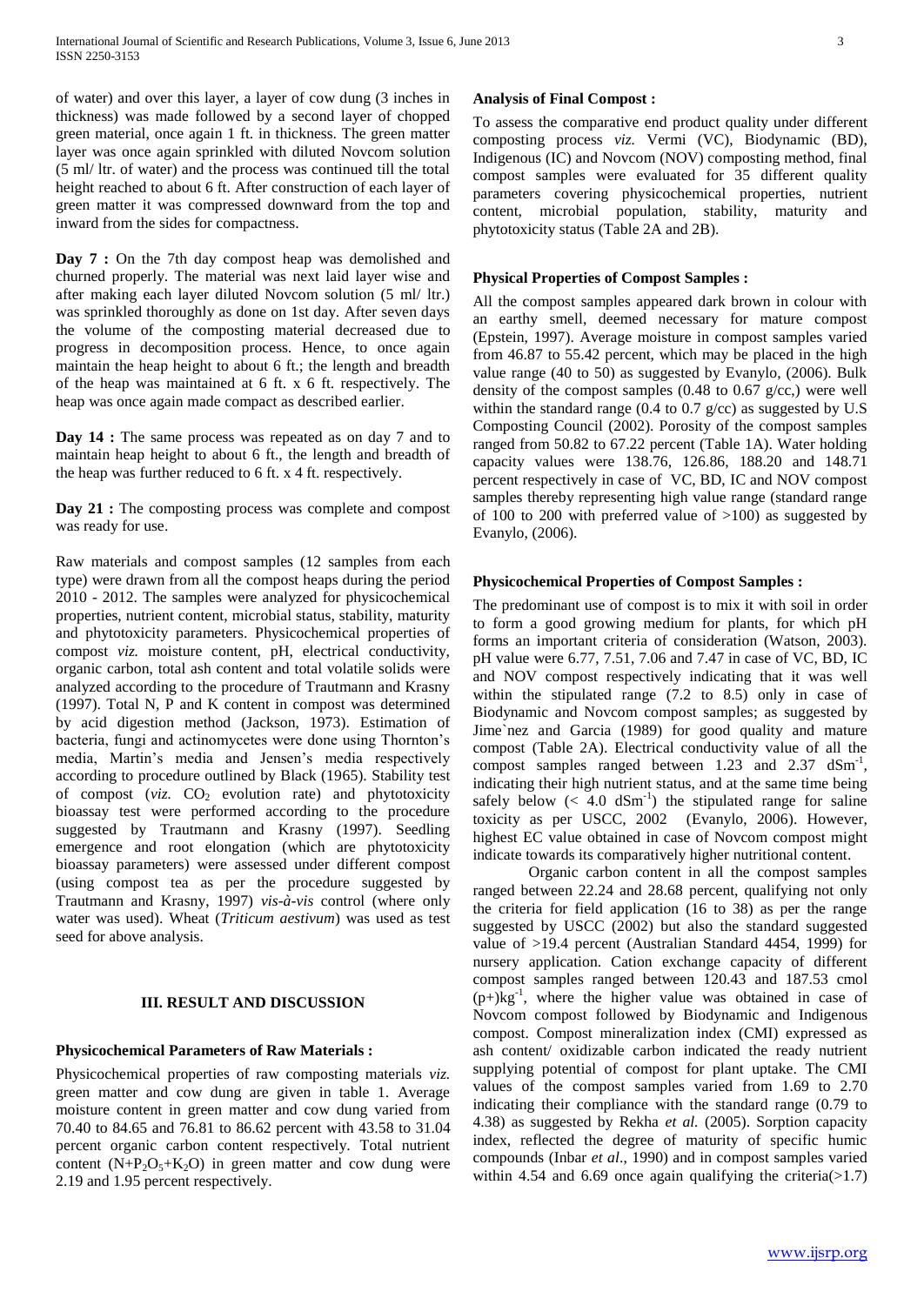for well humified compost as described by Iglesias & Perez (1992).

# **Nutrient Content in Compost Samples :**

The total nitrogen content in the compost samples ranged between 1.74 and 2.24 percent, which was well above the reference range (1.0 to 2.0 percent) as suggested by Alexander (1994) and Watson (2003). The highest content of Nitrogen (2.24 percent) as obtained in case of Novcom compost might indicate higher fixation of atmospheric N within compost heap during Novcom composting process (Seal *et al.*, 2011). Total Phosphate (0.61 to 0.81 percent) and total potash content (0.74 to 1.19 percent) were also higher than the minimum suggested standard (0.6 to 0.9 percent and 0.2 to 0.5 percent respectively) by Alexander (1994) and Watson (2003). Total phosphate content was found to be highest in Biodynamic compost (0.81 percent) closely followed by Novcom compost (0.80 percent). However total potash content was once against highest in Novcom compost (1.19 percent), as compared to the others. The comparatively higher nutrient content of Novcom compost (Fig. 1) might indicate towards an intense biodegradation process, which not only ensured minimum loss of inherent nutrients but also further appreciation in terms of specific nutrient like nitrogen (Fig. 2). C/N ratio varied from 12 : 1 in case of Indigenous Compost and 15 : 1 in case of Vermi Compost indicating that all the compost samples were mature and suitable for soil application.

## **Ready Nutrient Supplying Potential of Compost :**

In the different compost samples water soluble carbon, varied from 0.25 to 0.43 percent, water soluble inorganic nitrogen ranged from 0.057 to 0.136 percent while water soluble organic nitrogen varied between 0.044 and 0.076, percent (Table 2B). Organic C/N ratio in compost water extract is considered to be one of the important index for compost maturity (Jimenez and Garica, 1989; Chanyasak *et al.*, 1982 and Bhattacharyya, 2001). The values  $(4.9 : 1 \text{ to } 6.0 : 1)$ obtained for different compost samples were almost within the stipulated range of 5:1 to 6:1 as proposed by Hirai *et al.* (1985) and Chanyasak *et al.* (1982).

## **Microbial Properties of Compost Samples :**

The microbial population in Novcom compost samples (in the order of  $10^{16}$  c.f.u. for total bacteria, total fungi and total actinomycetes count) was significantly higher (at least  $10<sup>4</sup>$  to 10<sup>6</sup> c.f.u. times) than the population obtained in case of other compost samples (Fig. 3). The population of ammonifiers, nitrifiers and phosphate solubilizing bacteria (PSB) was also evaluated and varied between  $6.4x10^7$  and  $2.2x10^{14}$ ,  $31x10^7$ and  $4.2 \times 10^{14}$  and  $14 \times 10^{8}$  and  $14 \times 10^{14}$  c.f.u. respectively. The population of ammonifiers, nitrifiers and phosphate solubilizing bacteria (PSB) was also distinctly higher in the Novcom compost as compared to the other compost. Microbial biomass of compost is considered as an indicator of biomaturity (Mathur *et al.*, 1993) and the values obtained for the different compost samples (0.43 to 1.09) were well within the critical limit of < 1.7 percent as proposed by Mondini *et al.* (1997) for compost maturity/ stability.

## **Stability, Maturity & Phytotoxicity Rating of Compost :**

Microbial respiration forms an important parameter for determination of compost stability (Gómez *et al.*, 2006). Mean respiration or  $CO<sub>2</sub>$  evolution rate of all the types of compost (1.23 to 3.72 mg/day) was more or less within the stipulated range (2.0 - 5.0 mg/day) for stable compost as proposed by Trautmann and Krasny (1997) and Bartha and Pramer (1965). The value obtained was also in close conformity to the respirometry stability class rating of U.S Composting Council (2002) for compost stability (Thompson *et al*., 2002).

Free ammonia released from decaying organic matter inhibited seed germination (Okuda and Takahasi, 1961; Megie *et al.*, 1967; Wong and Chu, 1985), delayed shoot growth (Wong and Lau, 1983) and root elongation processes. Analytical interpretation of all the compost samples revealed that the values satisfied the critical limit (< 0.04 %) for NH<sub>4</sub><sup>+</sup>-N (Zucconi and Bartoldi, 1987) and  $(> 0.03 \%)$  for NO<sub>3</sub> - N (Forster *et al.*, 1993). The nitrification index (ratio of  $NH_4^+$ - N/  $NO<sub>3</sub><sup>-</sup>N)$  ranged between 0.25 and 0.84, which was in optimum conformity with the standard reference range (0.03 to 18.9) for compost maturity as suggested by Hirai *et al*. (1983) and USCC (2002). Most importantly the ratio was even much below the stipulated safety limits  $(< 7.14)$  for application in Nursery beds (AS 4454, 1999).

The phytotoxicity bioassay test, as represented by germination index provided a means of measuring the combined toxicity of whatever contaminants may be present (Zucconi *et al.,* 1981). The test value indicated complete absence of any phytotoxic effect in all the different types of compost, as per the standard value of 0.8 to 1.0 suggested by Trautmann and Krasny (1997). At the same time germination index value of  $>1.0$  as obtained in case of Novcom compost indicated not only the absence of phytotoxicity (Tiquia *et al.*, 1996) in the compost but moreover, it confirmed that the compost enhanced rather than impaired germination and radical growth (Trautmann and Krasny, 1997).



**Pic. 1: Large scale Novcom composting programme at Maud T.E, Assam.**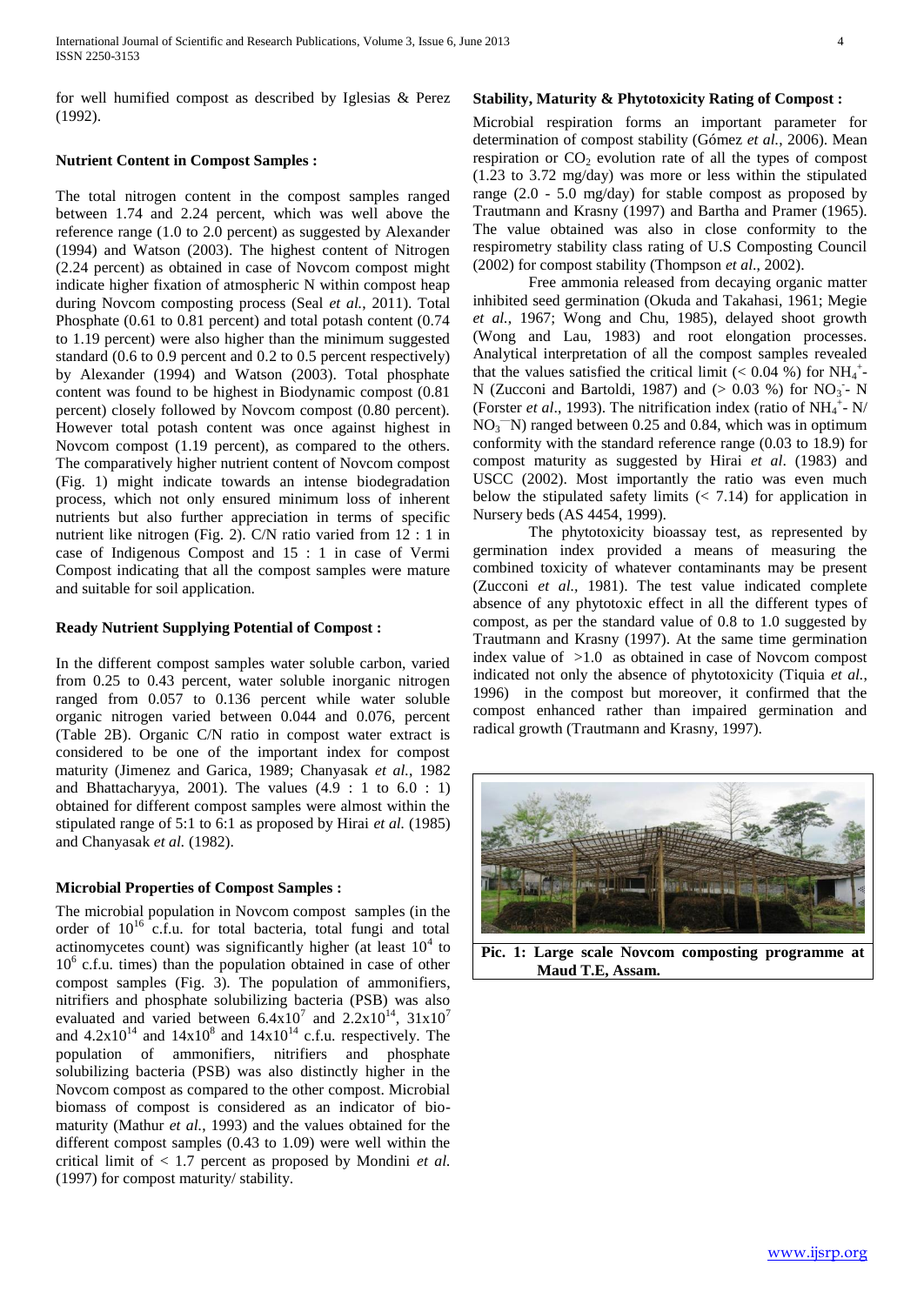| SI. | <b>Parameter</b>          | <b>Analytical Value</b> |                        |  |  |  |  |
|-----|---------------------------|-------------------------|------------------------|--|--|--|--|
| No. |                           | <b>Green Matter</b>     | Cow dung               |  |  |  |  |
| 1.  | Moisture percent $(\%)$   | 70.40 - 84.65 (79.46)   | $76.81 - 86.62(83.30)$ |  |  |  |  |
| 2.  | $pH_{\text{water}}(1:5)$  | $6.32 - 6.81(6.61)$     | $6.12 - 7.44(6.78)$    |  |  |  |  |
| 3.  | EC(1:5) dS/m              | $0.12 - 0.22(0.15)$     | $1.42 - 1.90(1.69)$    |  |  |  |  |
| 4.  | Total Ash Content (%)     | $19.39 - 24.84(21.55)$  | $37.04 - 46.67(40.48)$ |  |  |  |  |
| 5.  | Total Volatile Solids (%) | $75.16 - 80.61(78.45)$  | $53.33 - 62.96(60.65)$ |  |  |  |  |
| 6.  | Organic carbon (%)        | $41.75 - 44.79(43.58)$  | $29.63 - 34.98(31.04)$ |  |  |  |  |
| 7.  | Total nitrogen (%)        | $0.92 - 1.23(1.14)$     | $0.74 - 1.08(0.86)$    |  |  |  |  |
| 8.  | Total phosphorus (%)      | $0.33 - 0.49(0.42)$     | $0.47 - 0.64$ (0.58)   |  |  |  |  |
| 9.  | Total potassium (%)       | $0.50 - 0.74(0.63)$     | $0.41 - 0.60(0.51)$    |  |  |  |  |
| 10. | $C/N$ ratio               | $35:1-43:1(38:1)$       | $30:1-39:1(35:1)$      |  |  |  |  |

**Table 1 : Physicochemical parameters of green matter and cow dung used as raw material for compost production during 2010-2012 (Pooled data of 12 samples).**

**Table 2A : Quality parameters of different types of compost produced at Maud tea estate (Assam) during 2010-2012 (Pooled data of 12 samples from each type of compost).**

| SI.                         | <b>Parameter</b>                  | <b>Analytical Value</b> |            |            |         |  |  |  |
|-----------------------------|-----------------------------------|-------------------------|------------|------------|---------|--|--|--|
| No.                         |                                   | Vermi compost           | Biodynamic | Indigenous | Novcom  |  |  |  |
|                             |                                   |                         | compost    | compost    | compost |  |  |  |
|                             | <b>Physical Parameters</b>        |                         |            |            |         |  |  |  |
| 1.                          | Moisture percent (%)              | 52.49                   | 49.86      | 46.87      | 55.42   |  |  |  |
| 2.                          | Bulk density (g/cc)               | 0.67                    | 0.61       | 0.48       | 0.60    |  |  |  |
| 3.                          | Porosity (%)                      | 58.27                   | 50.82      | 67.22      | 58.14   |  |  |  |
| 4.                          | WHC <sup>1</sup> (%)              | 138.76                  | 126.86     | 188.20     | 148.71  |  |  |  |
|                             | <b>Physicochemical Parameters</b> |                         |            |            |         |  |  |  |
| 5.                          | $pH_{water}$ (1 : 5)              | 6.77                    | 7.51       | 7.06       | 7.47    |  |  |  |
| 6.                          | $EC(1:5)$ dS/m                    | 1.23                    | 2.01       | 1.89       | 2.37    |  |  |  |
| 7.                          | Total Ash Content (%)             | 52.22                   | 55.68      | 59.97      | 48.38   |  |  |  |
| 8.                          | Total Volatile Solids (%)         | 47.78                   | 44.32      | 40.03      | 51.62   |  |  |  |
| 9.                          | Organic carbon (%)                | 26.54                   | 24.62      | 22.24      | 28.68   |  |  |  |
| 10.                         | $CEC (cmol(p+)kg^{-1})$           | 120.43                  | 157.41     | 148.69     | 187.53  |  |  |  |
| 11.                         | CMI <sup>2</sup>                  | 1.97                    | 2.26       | 2.70       | 1.69    |  |  |  |
| 12.                         | Sorption capacity index           | 4.54                    | 6.39       | 6.69       | 6.54    |  |  |  |
| <b>Fertility Parameters</b> |                                   |                         |            |            |         |  |  |  |
| 13.                         | Total nitrogen (%)                | 1.73                    | 1.87       | 1.80       | 2.24    |  |  |  |
| 14.                         | Total phosphorus (%)              | 0.61                    | 0.81       | 0.56       | 0.80    |  |  |  |
| 15.                         | Total potassium (%)               | 0.74                    | 1.05       | 0.75       | 1.19    |  |  |  |
| 16.                         | $C/N$ ratio                       | 15:1                    | 13:1       | 12:1       | 13:1    |  |  |  |

 $1$ WHC : Water holding capacity;  $2$ CMI : Compost mineralization index



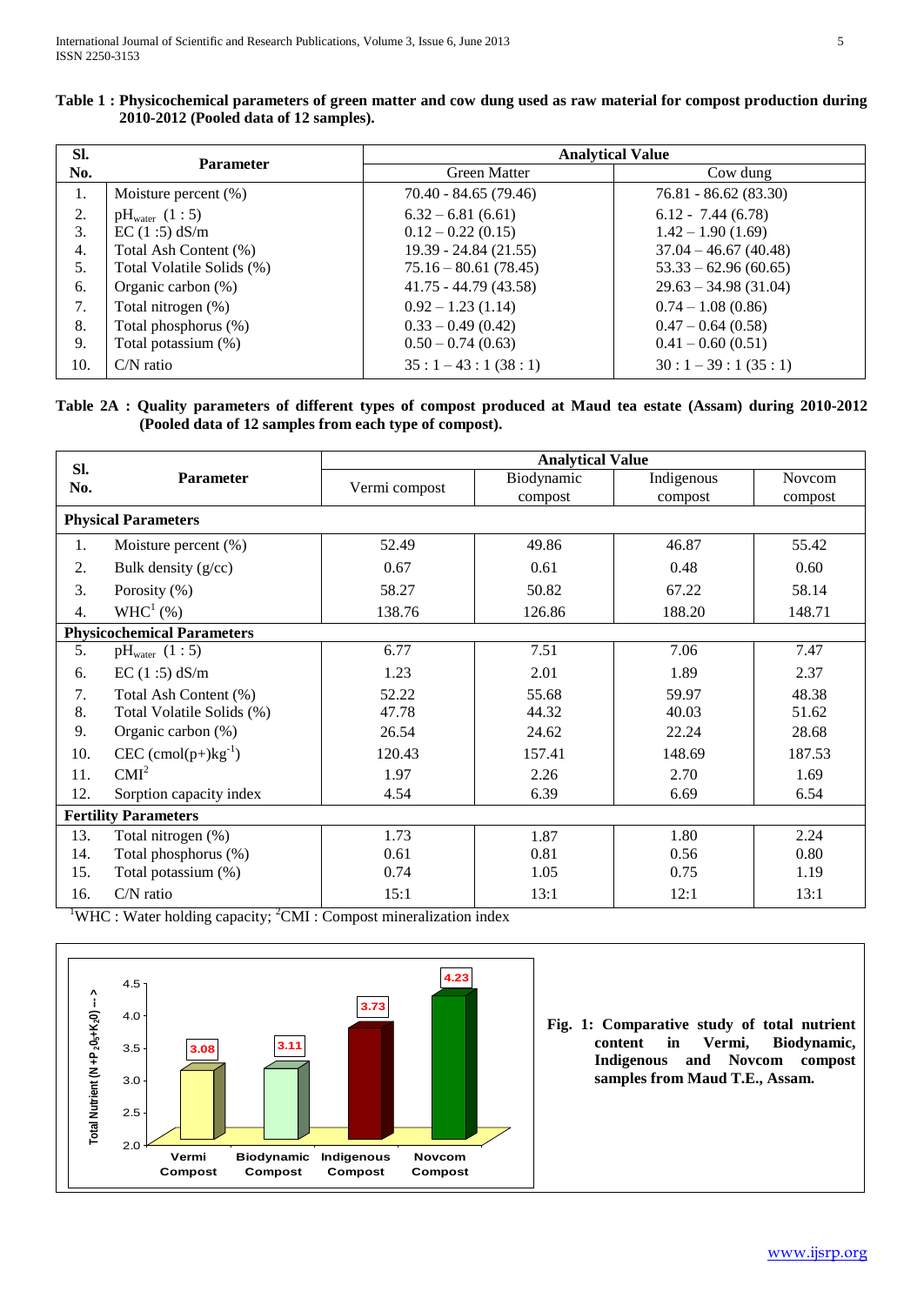|            |                                               | <b>Analytical Value</b>   |                           |                            |                           |  |  |  |
|------------|-----------------------------------------------|---------------------------|---------------------------|----------------------------|---------------------------|--|--|--|
| S1.<br>No. | Parameter                                     | Vermi compost             | Biodynamic<br>compost     | Indigenous<br>compost      | Novcom<br>compost         |  |  |  |
|            | Ready Nutrient Supplying Potential            |                           |                           |                            |                           |  |  |  |
| 17.        | Water soluble carbon (%)                      | 0.25                      | 0.26                      | 0.35                       | 0.43                      |  |  |  |
| 18.        | Water soluble inorganic $N$ (%)               | 0.057                     | 0.075                     | 0.09                       | 0.136                     |  |  |  |
| 19.        | Water soluble organic $N$ (%)                 | 0.044                     | 0.053                     | 0.058                      | 0.076                     |  |  |  |
| 20.        | Organic C/N ratio                             | 5.7:1                     | 4.9:1                     | 6.0:1                      | 5.6:1                     |  |  |  |
| 21.        | Humification ratio                            | 0.94                      | 1.06                      | 1.57                       | 1.50                      |  |  |  |
|            | Microbial Parameters (per gm moist soil)      |                           |                           |                            |                           |  |  |  |
| 22.        | Total bacterial count <sup>3</sup>            | 12<br>48 x 10             | 12<br>$69 \times 10$      | 12<br>$53 \times 10^{4}$   | 16<br>61 x 10             |  |  |  |
| 23.        | Total fungal count <sup>3</sup>               | 10<br>$32 \times 10^{-7}$ | $23 \times 10^{1}$        | $23$ x $10^\mathrm{11}$    | 16<br>$14 \times 10^{-7}$ |  |  |  |
| 24.        | Total actinomycetes <sup>3</sup> count        | 10<br>$11 \times 10^{4}$  | $21\,{\rm x}\,10^{^{12}}$ | -11<br>$14 \times 10^{-7}$ | 16<br>$16 \times 10^{-7}$ |  |  |  |
| 25.        | Total ammonifiers <sup>4</sup>                | 6.4 x $10^{7}$            | $8.4 \times 10^8$         | $2.6 \times 10^8$          | $2.2 \times 10^{14}$      |  |  |  |
| 26.        | Total nitrifiers <sup>4</sup>                 | $31 \times 10^7$          | $61 \times 10^8$          | $18 \times 10^8$           | $4.2 \times 10^{14}$      |  |  |  |
| 27.        | Total PSB <sup>4</sup>                        | $14 \times 10^8$          | $15 \times 10^{10}$       | $13 \times 10^{10}$        | $14 \times 10^{14}$       |  |  |  |
| 28.        | MBC <sup>4</sup> (%)                          | 0.43                      | 0.84                      | 0.88                       | 1.09                      |  |  |  |
|            | <b>Stability Parameters</b>                   |                           |                           |                            |                           |  |  |  |
| 29.        | $CO2$ evolution rate<br>$(mgCO2-C/gOM/day)$   | 2.02                      | 1.42                      | 1.23                       | 3.72                      |  |  |  |
|            | Maturity & Phytotoxicity Parameters           |                           |                           |                            |                           |  |  |  |
| 30.        | $NH_4^+$ - Nitrogen (%)                       | 0.026                     | 0.022                     | 0.023                      | 0.027                     |  |  |  |
| 31.        | $NO3$ - Nitrogen (%)                          | 0.031                     | 0.053                     | 0.067                      | 0.109                     |  |  |  |
| 32.        | Nitrification Index                           | 0.84                      | 0.42                      | 0.34                       | 0.25                      |  |  |  |
| 33.        | Seedling emergence (% of control)             | 87                        | 92                        | 98                         | 109                       |  |  |  |
| 34.        | Root elongation (% of control)                | 95                        | 97                        | 90                         | 105                       |  |  |  |
| 35.        | Germination index<br>(phytotoxicity bioassay) | 0.83                      | 0.89                      | 0.88                       | 1.14                      |  |  |  |

|  | Table 2B: Quality parameters of different types of compost produced at Maud tea estate (Assam) during 2010-2012 |  |  |  |  |  |  |
|--|-----------------------------------------------------------------------------------------------------------------|--|--|--|--|--|--|
|  | (Pooled data of 12 samples from each type of compost).                                                          |  |  |  |  |  |  |

 $3$ Count in MPN method.; $3$ MBC : Microbial biomass carbon

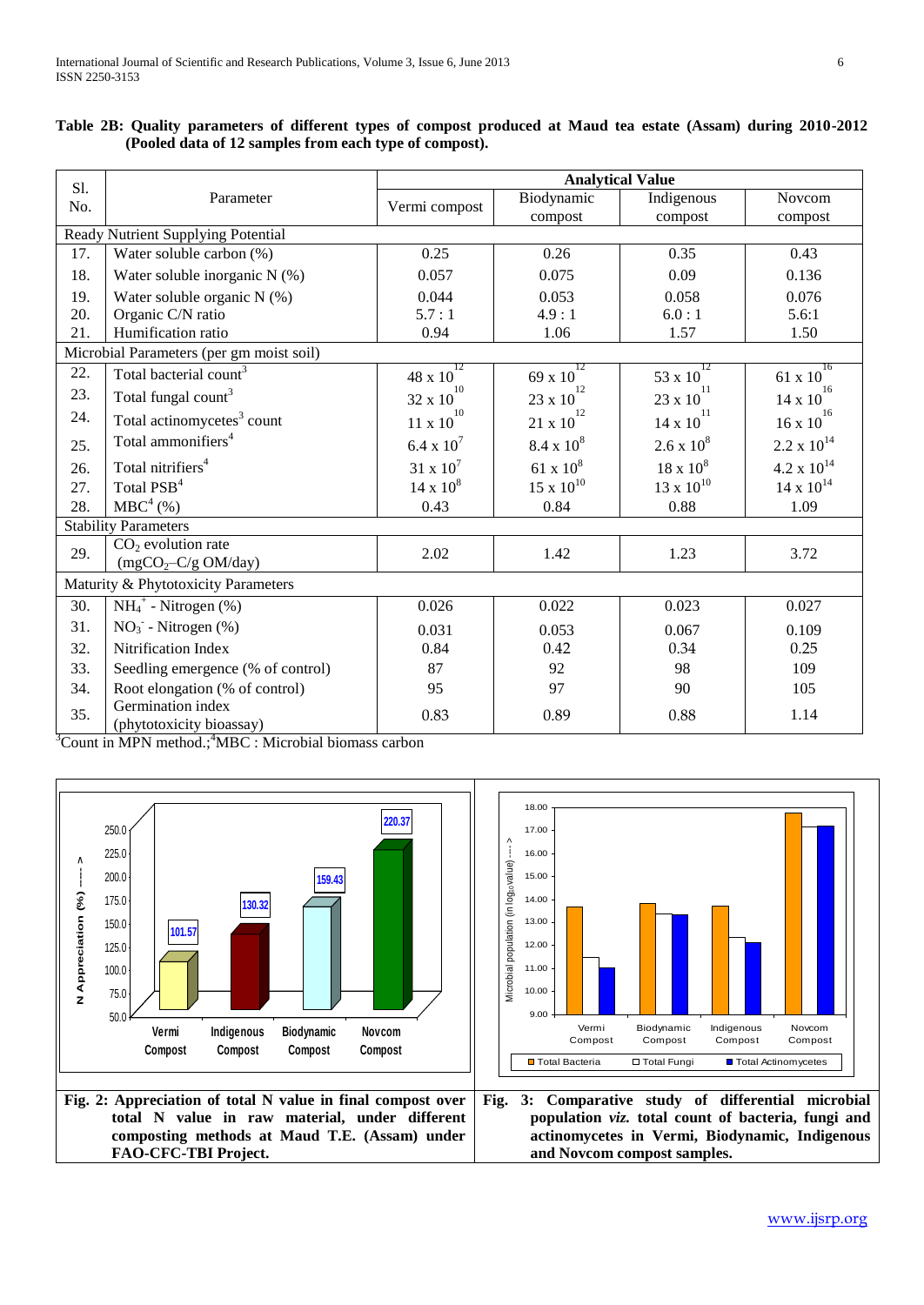## **Formulation of Compost Quality Index (CQI) :**

In order to classify the different types of compost, four specific quality parameters (which were combination of one or more properties that regulate the nutrient mineralization from compost as well as its post soil application effectivity) were taken up to formulate Compost Quality Index (CQI), which is represented by the following equation :

| <b>Compost Quality</b> | $N V_{NPK}$ x MP x GI |
|------------------------|-----------------------|
| Index $(CQI)$ :        | $C/N$ ratio           |

- Where  $NV_{NPK}$  = Total nutrient value in terms of total  $(N+P_2O_5+K_2O)$  percent.
	- $MP = log_{10}$  value of total microbial population in terms of total bacteria, total fungi and total actinomycetes.
	- $GI = Germanian Index$ .

## **Classification of compost as per Compost Quality Index**

| <b>Compost Quality</b><br>Index (CQI) | <b>Compost Quality</b><br>Classification |
|---------------------------------------|------------------------------------------|
| > 2.00                                | Poor                                     |
| $2.00 - 4.00$                         | Moderate                                 |
| $4.00 - 6.00$                         | Good                                     |
| $6.00 - 8.00$                         | Very Good                                |
| $8.00 - 10.00$                        | <b>Extremely Good</b>                    |

Average CQI values (Fig. 4) obtained for different types of compost indicated Novcom compost (average CQI: 6.77) to be of very good quality. Biodynamic, Indigenous (average CQI: 3.54) and Vermi compost represented moderate quality status as reflected by their average CQI values of 3.54, 3.04 and 2.28 respectively.



## **Comparative Study of Convenience Factor of Different Composting Methods :**

The degree of convenience or inconvenience associated with any composting method can be judged through different parameters *viz.* process simplicity, infrastructural requirement, raw material selectivity, biodegradation period, necessity/ frequency of monitoring required, sensitivity to external factors etc. The convenience factor forms one of the important regulating criteria towards choice of a composting process for large scale adoption. Comparative study of the different composting methods in terms of convenience factor is represented in table 3. The study reflected Novcom composting method as the most convenient option primarily because of its shortest biodegradation period besides clearing all the other judgmental criteria.



**Pic. 2: Professors from Calcutta University visit Novcom composting site at Maud T.E.**

## **Economics of Compost Production under Different Composting Methods :**

Economics for the production of different types of compost was calculated using the data provided by Garden authority of Maud T.E. (Table 4, Fig. 5). As per calculation unit cost of compost production was lowest in case of Novcom compost (Rs 0.82/- per kg) followed by Indigenous compost (Rs. 0.97/- per kg) and Biodynamic compost (Rs. 1.08/- per kg). Cost of Vermi compost production was the highest with unit cost of Rs. 1.62/- per kg, excluding the capital expenditure involved. Finally cost of compost application is actually the cost of N, since compost dose is fixed as per the plant N requirement. In this respect also the lowest unit cost was obtained for Novcom compost, followed by Indigenous, Biodynamic and Vermi compost respectively.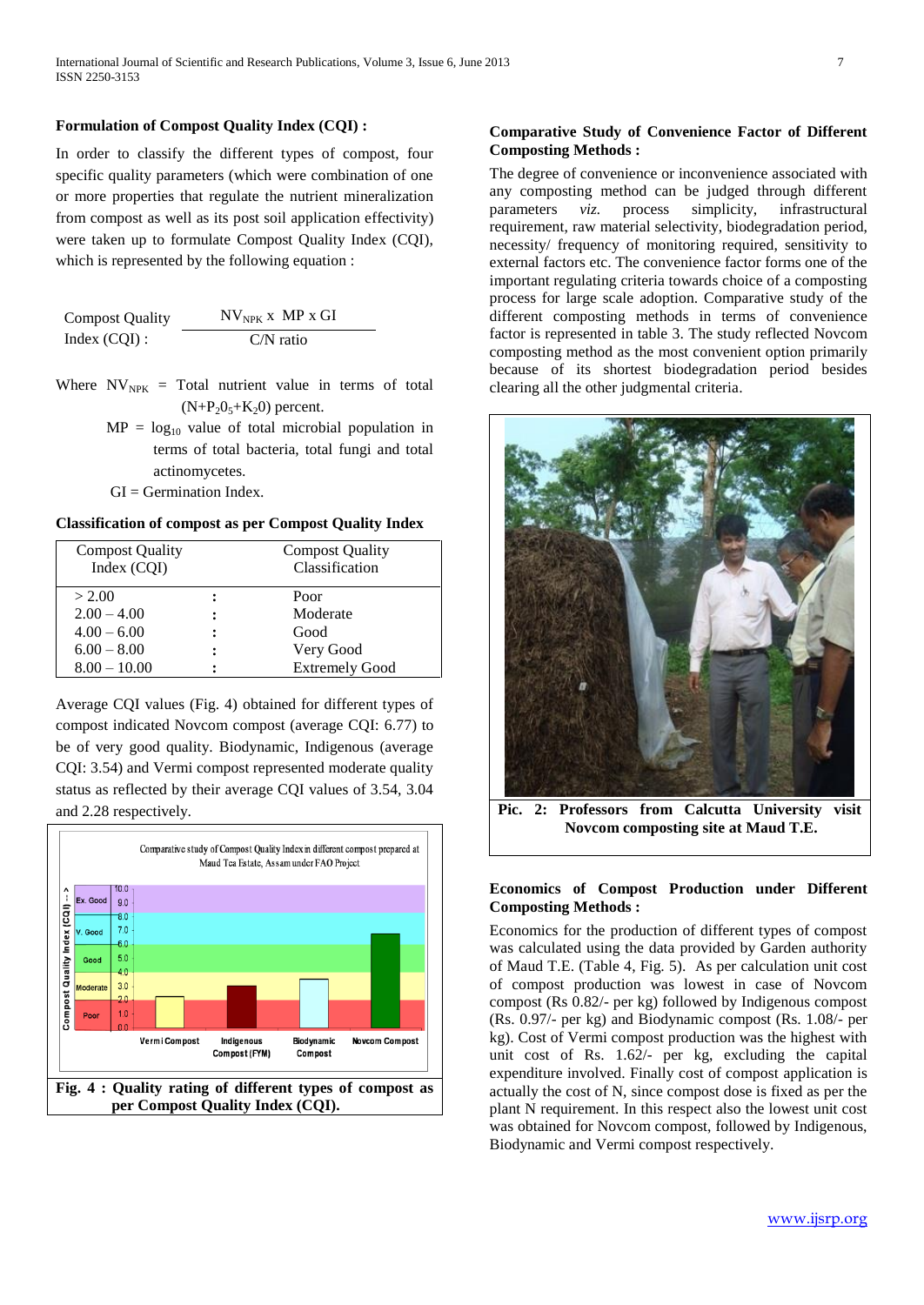| Parameters                       | Vermi compost | Biodynamic    | Indigenous     | Novcom compost |
|----------------------------------|---------------|---------------|----------------|----------------|
|                                  |               | Compost       | Compost        |                |
| Requirement of infrastructure    | Yes           | Partly Yes    | N <sub>0</sub> | No             |
| Biodegradation period            | 60 to 75 days | 80 to 90 days | 80 to 90 days  | 21 to 30 days  |
| Selectivity of raw materials     | Yes           | No            | No             | No             |
| Monitoring requirement.          | Yes           | Minimum       | No.            | Minimum        |
| Simplicity in composting process | Complex       | Moderate      | Simple         | Simple         |
| Sensitivity to external factors  | Yes           | No            | No             | No             |

**Table 3 : Convenience factor of different composting methods at Maud T.E., Assam.**

# **Table 4 : Comparative evaluation of cost components under different composting methods.**

| Parameters                                                           | Vermi                                    | Biodynamic                                   | Indigenous        | <b>Novcom</b> |  |  |  |  |
|----------------------------------------------------------------------|------------------------------------------|----------------------------------------------|-------------------|---------------|--|--|--|--|
|                                                                      | compost                                  | Compost                                      | Compost           | compost       |  |  |  |  |
| Relevant Data Regarding Standard Compost Heap                        |                                          |                                              |                   |               |  |  |  |  |
| Total raw material used                                              | 2600 kg                                  | $2200$ kg                                    | $2700$ kg         | 4500 kg       |  |  |  |  |
| Recovery percent                                                     | 48.89 %                                  | 56.82 %                                      | 50.74 %           | 68.67 %       |  |  |  |  |
| Mandays used                                                         | 6.5                                      | 4.2                                          | 6.2               | 8.2           |  |  |  |  |
|                                                                      | Cost Component per Standard Compost Heap |                                              |                   |               |  |  |  |  |
| Green matter (@ Rs. $0.25/-$ per kg)                                 | $Rs.400/-$                               | $Rs. 375/-$                                  | $Rs. 500/-$       | $Rs. 875/-$   |  |  |  |  |
| Cowdung ( $@$ Rs. 0.40/- per kg)                                     | $Rs.400/-$                               | $Rs. 280/-$                                  | $Rs. 280/-$       | $Rs.400/-$    |  |  |  |  |
| Mandays (@ Rs. 89/- per day)                                         | $Rs. 579/-$                              | $Rs. 374/-$                                  | $Rs. 552/-$       | $Rs.730/-$    |  |  |  |  |
| Cost of other inputs /heap                                           | $Rs. 685/-$ *                            | $Rs. 317/-$                                  |                   | $Rs. 525/-$   |  |  |  |  |
| <b>Total Cost</b>                                                    | Rs. 2064                                 | $Rs. 1346/-$                                 | Rs. 1332/-        | Rs. 2530/-    |  |  |  |  |
| <b>Total compost Produced</b>                                        | $1271 \text{ kg}$                        | $1250 \text{ kg}$                            | $1370 \text{ kg}$ | 3090 kg       |  |  |  |  |
| Cost of 1 kg Compost                                                 | $Rs. 1.62/-$                             | $Rs. 1.08/-$                                 | $Rs. 0.97/-$      | $Rs. 0.82/-$  |  |  |  |  |
|                                                                      |                                          | Cost of Compost on Equivalent Moisture Basis |                   |               |  |  |  |  |
| (considering Novcom compost, which has the highest moisture content) |                                          |                                              |                   |               |  |  |  |  |
| of<br>Cost<br>(Rs.)<br>kg <sub>2</sub><br>compost<br>per             |                                          |                                              |                   |               |  |  |  |  |
| (Considering that all types of compost contain                       | $Rs.1.52/-$                              | $Rs.0.96/-$                                  | $Rs.0.82/-$       | $Rs.0.82/-$   |  |  |  |  |
| 55.42 % moisture)                                                    |                                          |                                              |                   |               |  |  |  |  |
| Cost for supplying 1 kg N (on dry weight basis)                      |                                          |                                              |                   |               |  |  |  |  |
| Total N content in 1 ton final Compost (kg)                          | $8.22$ kg                                | $9.38$ kg                                    | $9.56$ kg         | $9.99$ kg     |  |  |  |  |
| Cost for supplying $1 \text{ kg N (Rs.)}$                            | Rs. 198/-                                | $Rs. 115/-$                                  | $Rs. 102/-$       | $Rs. 82/-$    |  |  |  |  |

\* Infrastructural cost is not included.

Extra mandays required for chopping of raw material in all the four methods has not been included in the above cost calculation. Note : 100 Indian Rupees equivalent to 1.83 American dollar / 1.85 Australian dollar / 1.20 British pound as on 15<sup>th</sup> May, 2013.





**Fig. 5: Variation in unit cost of macro nutrients in the end product under different composting methods at Maud T.E., Assam. Pic. 3: Regular monitoring of temperature of Novcom compost heap ensures compost quality.**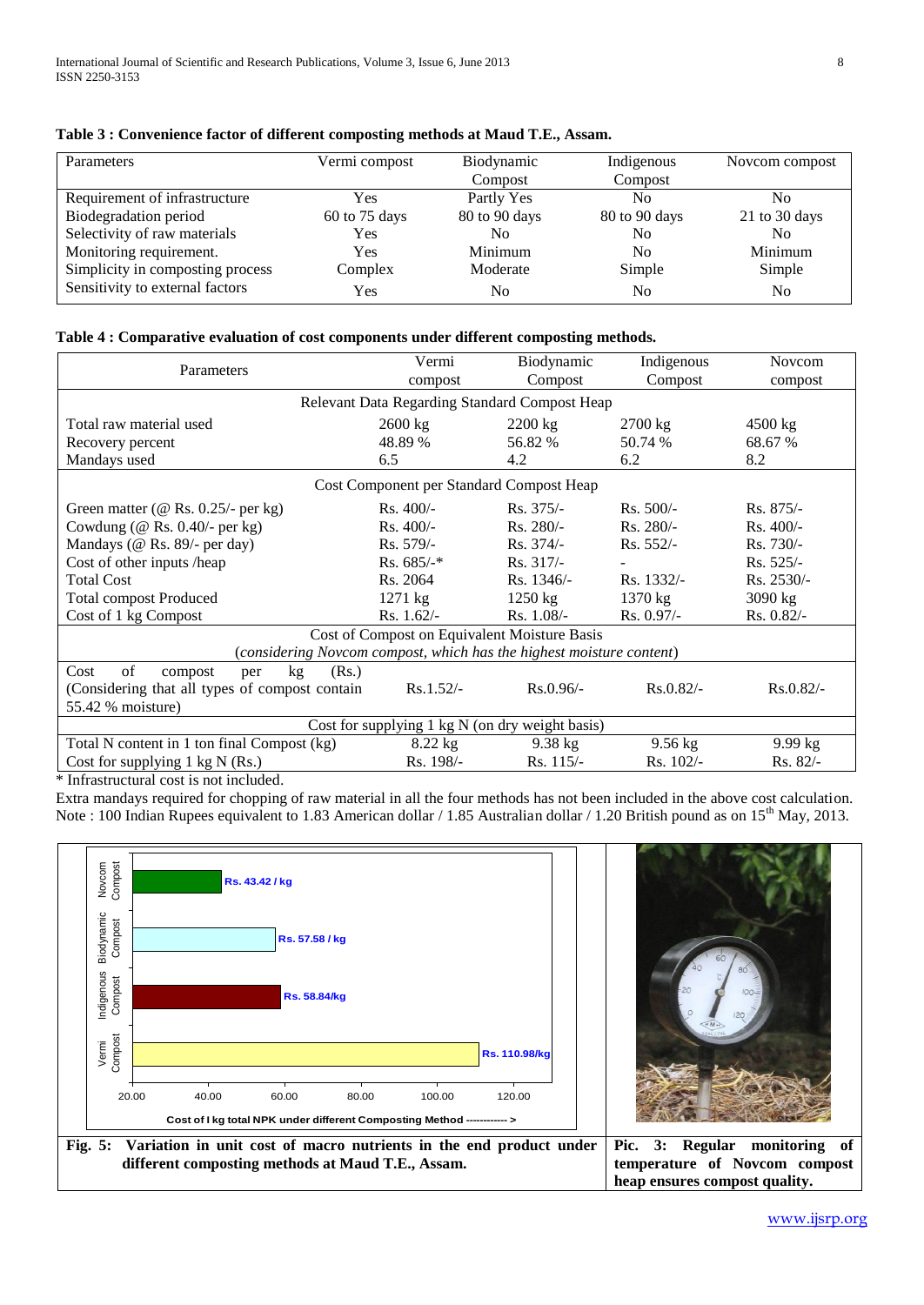

**Pic. 4 : Officials from CFC & TBI witnessing large scale Novcom Composing Programme at Maud Tea.**

## **IV. CONCLUSION**

Comparative evaluation of four different types of compost *viz.* Vermi compost, Biodynamic compost, Indigenous compost or Farm Yard Manure (FYM) and Novcom compost; indicated that they were of more or less similar quality in terms of physicochemical properties (except for C.E.C, which was comparatively higher in case of Novcom compost), stability and phytotoxicity rating. However, a major difference was noted in case of nutrient content (N+P+K), where Novcom compost recorded about 19 to 29 percent and 13 to 37 percent higher value in terms of total N and total nutrients (N+P+K) respectively; when compared with the rest other types of studied compost. The higher nutrient/ N content in Novcom compost along with about 10<sup>4</sup> to 10<sup>6</sup> times higher microbial population status (total bacteria, fungi and actinomycetes), reflected its comparatively higher potential towards mineralization of plant nutrients as well as restoration and enhancement of the native soil microflora, post soil application. Biodynamic and Indigenous (FYM) compost represented similar microbial potential but when compared in terms of nutrient content, the former definitely scored higher. Assessment of the convenience factor and cost of compost production, which are the determinant criteria for large scale adoptability of any composting process, indicated Novcom composting method as a convenient process with lowest unit cost (Rs. 0.82/- for 1kg compost and Rs. 82 for supplying 1kg N) while vermicompost came out as a costly proposition with highest unit cost (Rs. 1.62/- for 1kg compost and Rs. 198 for supplying 1kg N) *vis-à-vis* lowest nutrient content and microbial potential.

# **V. ACKNOWLEDGMENT**

The authors are thankful to Mr. Ashok Kumar Lohia, Chairman, Chamong Group of Companies for providing infrastructural support and CFC- TBI- FAO for providing financial assistance that was essential for the successful completion of the study.



**Pic. 5: Indigenous composting (FYM) programme at Maud T.E. under FAO-CFC-TBI Project.**



**Pic. 6: Biodynamic composting programme at Maud T.E. under FAO-CFC-TBI Project.**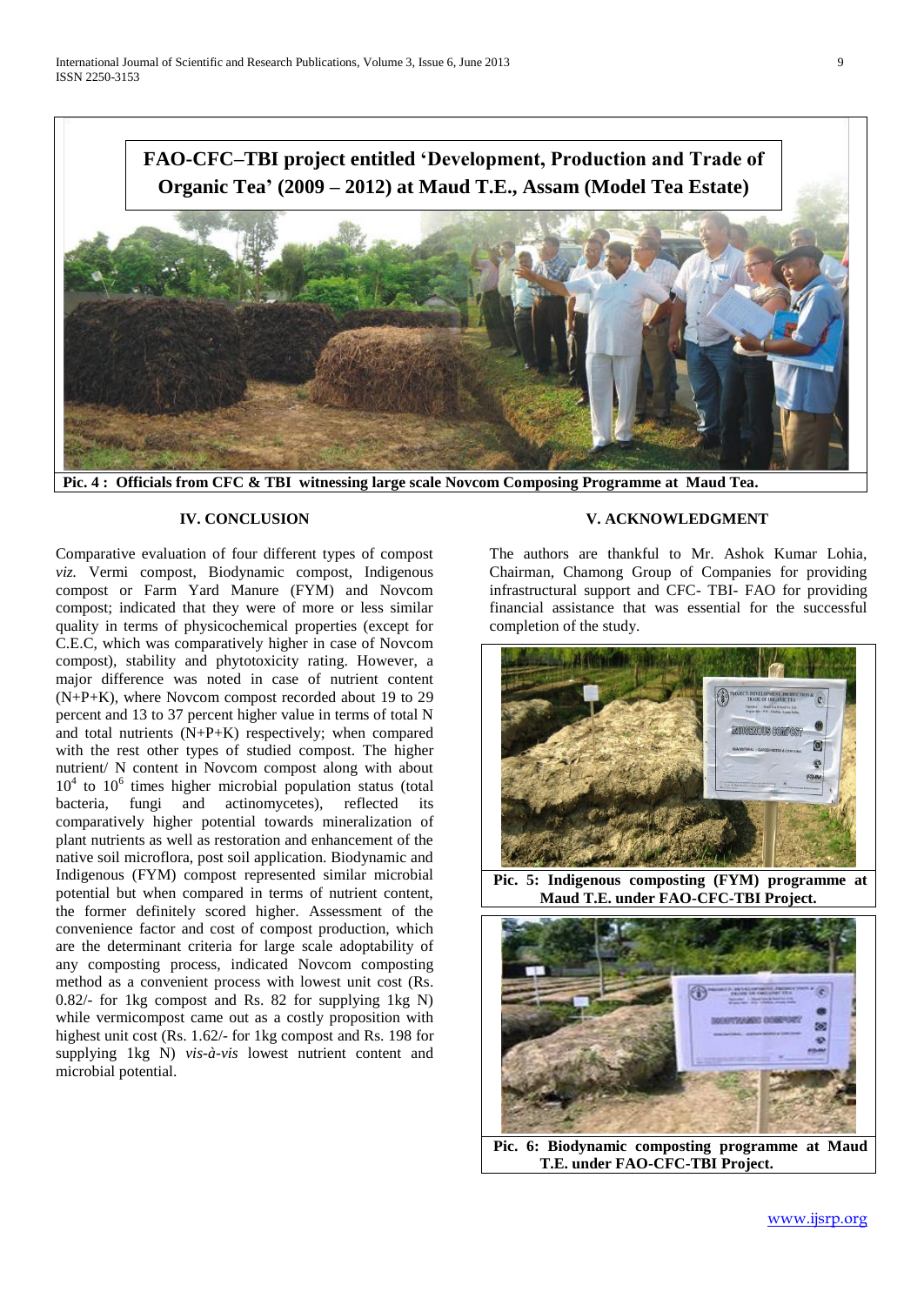#### **REFERENCES**

- 1. R.A. Alexander, "*Standards and guidelines for compost use*", Biocycle, vol. 35, no. 12, 1994, pp. 37-41.
- 2. Australian Standards, "*Composts, soil conditioners and mulches*", 1999 (4454). Standards Association of Australia, Homebush, NSW.
- 3. R. Bartha and D. Pramer, "*Features of a flask and methods of measuring the persistence and biological effects of pesticides in soil*", Soil Science, vol. 100, 1965, pp. 68–70.
- 4. P. Bhattacharyya, K. Chakrabarti, A. Chakraborti and B. Bhattacharya, "*Characterization of municipal solid waste compost in relation to maturity, stability and heavy metals content and pathogens*"*.* Indian Journal of Agricultural Science, vol. 71, no. 12, 2001, pp. 791-793.
- 5. C. A. Black, "*Methods of Soil Analysis*", Part 1 and 2. 1965. American Society of Agronomy Inc.: Madison, Wisconsin, USA.
- 6. D. T. Briggs and F.M. Courtney, "*Agriculture and environment*", in: The Physical Geography of Temperate Agricultural Systems, Longman Group Limited, London.
- 7. V. Chanyasak, M.Hirai and H. Kubota, "*Changes in chemical components and nitrogen transformation in water extracts during composting of garbage*", Journal of Fermentation Technology, vol. 60, 1982, pp. 439–446.
- 8. E. Epstein, "*The science of composting*". Technomic Publishing, Lancaster, PA, 1997, pp. 383 - 415
- 9. G. Evanylo, "*Compost maturity and indicators of quality*", in: Laboratory Analyses and On-Farm Tests. http://www.mawaterquality.org/industry\_change/compost\_school/Co mpost%20quality\_Evanylo.pdf. 2006.
- 10. R. B. Gómez, F. V. Lima and A. S. Ferrer, "The use of respiration indices in the composting process: a review", Waste Management Research, vol. 24, 2006, pp. 37– 47.
- 11. Y. Hadar, and R. Mandelbaum, "*Suppressive compost for biocontrol of soil borne plant pathogens*", Phytoparasitica, vol. 20, 1992, pp.113–116.
- 12. M. F. Hirai, V. Chanyasart and H. Kubota, "*A standard measurement for composting maturity*", Biocycle, vol. 24, 1983, pp. 54-56.
- 13. M. F. Hirai, V. Chanyasak and H. Kubota, "*Measuring for compost maturity: Using the organic-carbon:organic-nitrogen ratio in water extract*", in: Managing Sludge by Composting, The Staff of Biocycle, Eds., The J.G. Press, Emmaus, PA, 1985, pp. 221-225.
- 14. H. A. J. Hoitink and P. C. Fahy, "*Basis for the control of soil borne plant pathogens with composts*", Annual Review Phytopathol, vol. 24, 1986, pp. 93–114.
- 15. E. Iglesias–Jemenez and V. Perez–Garcia, "*Determination of maturity indices for city refuse compost*". Agriculture Ecosystems Environment, vol. 38, 1992, pp. 331-343.
- 16. Y. Inbar, Y. Chen and Y. Radar, "*Humic substances formed during the composting of organic matter*". Soil Science Society of America Journal, vol. 54, 1990, pp. 1316-1323.
- 17. M. L. Jackson, "*Soil Chemical Analysis*", Prentice Hall of India Pvt. Ltd., New Delhi, 1973.
- 18. I. E. Jime`nez and P. V. Garcia, "*Evaluation of city refuse compost maturity: A Review. Biological Wastes*", vol. 27, 1989, pp. 115-142.
- 19. S. P. Mathur, G. Owen, H. Dinel and M. Schnitzer, "*Determination of compost biomaturity*". Biological agriculture and horticulture, vol. 10, 1993, pp. 65–85.
- 20. C. A. Megie, R. W. Pearson and A. E. Hiltbold, "*Toxicity of decomposing crop residues to cotton germination and seedling growth*", Agronomy Journal, vol. 59, 1967, pp. 197–199.
- 21. C. Mondini, A. Sanchez-Monedero, L. Leita, G. Bragato and M. De Nobili, "*Carbon and ninhydrin-reactive nitrogen of the microbial biomass in rewetted compost samples*", Communication in Soil Science & Plant Analysis, vol. 28, no. 1 & 2, 1997, pp. 113-122.
- 22. A. Okuda and E. Takahasi, "*Germination injury due to free ammonia*". Chemical Abstruct, vol. 55, 1961, pp.15801.
- 23. P. Rekha, D. S. Suman-Raj, C. Aparna, V. Hima-Bindu and Y. Anjaneyulu, "*Bioremediation of contaminated lake sediments & evaluation of maturity indices as indicators of compost stability*". International Journal of Environmental Research for Public Health. vol. 2, no. 2, 2005, pp. 251–262.
- 24. A. Seal, R. Bera, A. K. Chatterjee and A. K. Dolui, "*Evaluation of a new composting method in terms of its biodegradation pathway and assessment of the compost quality, maturity and stability*", Archives of Agronomy and Soil Science, 2011, pp. 1–18, iFirst article. ISSN 0365-0340 print/ISSN 1476-3567 online, DOI: 0365-0340 print/ISSN 1476-3567 online, DOI: 10.1080/03650340.2011.565410
- 25. W. H. Thompson, P. B. Leege, P. Millner and M.E. Watson, "*Test methods for the examination of composting and compost*", U.S. Composting Council [Online], Available http://www.tmecc.org/tmecc/(posted 1 May 2002; verified 15 Oct.2002), 2002.
- 26. S. M. Tiqua, N. F. Y. Tam and I. J. Hodgkiss, "*Effects of composting on phytotoxicity of spent pig manure sawdust litter*", Environmental Pollution, vol. 93, 1996, pp. 249–296.
- 27. N. M. Trautmann and M. E. Krasny, "*Composting in the classroom*". [http://www.cfe.cornell.edu/compost/schools.html.](http://www.cfe.cornell.edu/compost/schools.html) (Viewed : 12th January, 2012), 1997.
- 28. U. S. Composting Council. Available at [http://www.compostingcouncil.org.,](http://www.compostingcouncil.org/) 2002 (Viewed : 12th January, 2012).
- 29. M. E. Watson, "*Extension fact sheet*". Ohio State University. [http://ohioline.osu.edu,](http://ohioline.osu.edu/) 2003 (Viewed : 10th December, 2011).
- 30. M. H. Wong and L. M. Chu, "*The responses of edible crops treated with extracts of refuse compost of different ages*", Agricultural Wastes, vol.14, 1985, pp. 63–74.
- 31. M. H. Wong and W. M. Lau, "*Effects of roadside soil extracts on seed germination and root elongation of edible crops*", Environmental Pollution, vol. 31, 1983, pp. 203–215.
- 32. F. Zucconi, A. Fera, M. Forte and M. dc Bertoldi, "*Evaluating toxicity of immature compost*", Biocycle, 1981b, pp. 54-57.
- 33. F. Zucconi, M. Forte, A. Monaco and M. de Bertoldi, "*Biological evaluation of compost maturity*", Biocycle, vol. 22, 1981a, pp. 27-29.
- 34. F. Zucconi, and M. de Bertoldi, "*Compost specifications for the production and characterization of compost from municipal solid waste*", in: Compost: Production, Quality and Use, M. de Bertoldi et al. Eds., Elsevier Applied Science: London, 1987, pp. 30-50.

#### **AUTHORS**

**First Author –** Dr. R. Bera, Ph. D in Agricultural Chemistry and Soil Science. Inhana Organic Research Foundation (IORF), 168 Jodhpur Park, Kolkata – 700068, West Bengal, India. Ph: +9103324990114; Email: [inhana.rftprojects@gmail.com](mailto:inhana.rftprojects@gmail.com)

**Second Author –** Dr. A. Datta, Ph. D in Soil Science. Inhana Organic Research Foundation (IORF), 168 Jodhpur Park, Kolkata – 700068, West Bengal, India. Ph: +9103324990114; Email: [inhana.rftprojects@gmail.com](mailto:inhana.rftprojects@gmail.com)

**Third Author –** Ms. S. Bose, M.Sc. in Agricultural Chemistry and Soil Science. Inhana Organic Research Foundation (IORF), 168 Jodhpur Park, Kolkata – 700068, West Bengal, India. Ph: +9103324990114; Email: [inhana.rftprojects@gmail.com](mailto:inhana.rftprojects@gmail.com)

**Fourth Author -** Prof. A. K. Dolui, Ph. D in Agricultural Chemistry and Soil Science. Department of Agricultural Chemistry and Soil Science, Institute of Agricultural Science, Calcutta University, 35 Ballygunge Circular Road, Kolkata – 700019, India. Ph: +91033224614981, Extn. 354; Fax:+91033224614849 Email: [ajit\\_dolui1950@yahoo.co.in](mailto:ajit_dolui1950@yahoo.co.in)

**Fifth Author -** Prof. A. K. Chatterjee, Ph. D in Agricultural Chemistry and Soil Science. Department of Soil Science, Institute of Agriculture, Visva-Bharati University, Sriniketan - 731236, Bolpur, West Bengal, India. Ph: +9103463-264787, Email[: acpsb02@yahoo.co.in](mailto:acpsb02@yahoo.co.in)

**Sixth Author -** Prof. G. C. De, Ph. D in Agronomy. Department of Agronomy, Institute of Agriculture, Visva-Bharati University, Sriniketan - 731236, Bolpur, West Bengal, India. Ph: +9103463-264787, Fax: +9103463262672, Email: [gopaldevb@gmail.com](mailto:gopaldevb@gmail.com)